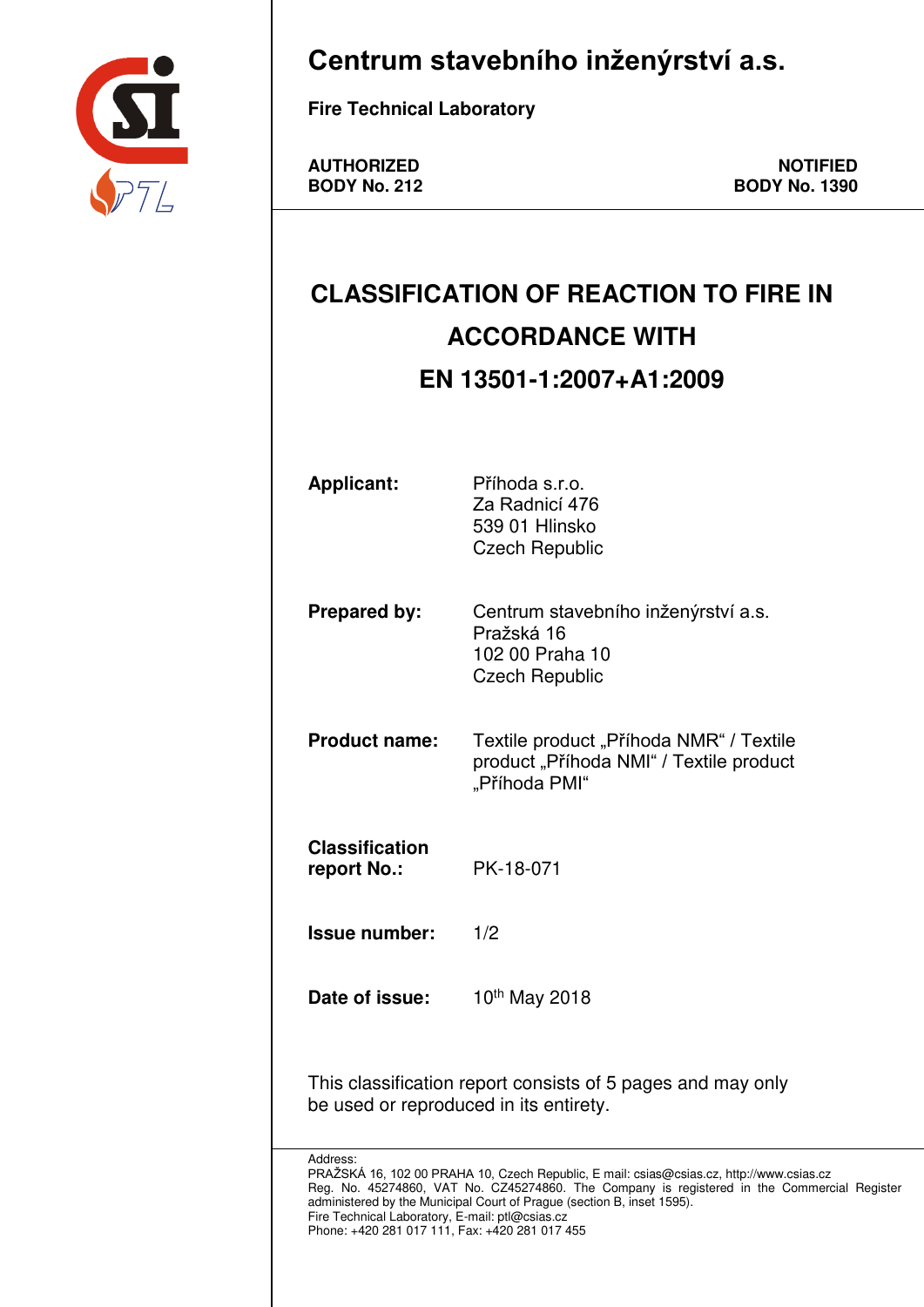### **1. DETAILS OF CLASSIFIED PRODUCT**

### **Nature and end use application:**

 The classification of the product *Textile product "Příhoda NMR" / Textile product "Příhoda NMI" / Textile product "Příhoda PMI"* is valid for the following end use application:

Hanged textile air distribution system

#### **Description:**

The product *Textile product "Příhoda NMR" / Textile product "Příhoda NMI" / Textile product "Příhoda PMI"* is fully described in the test reports in support of the classification listed in clause 2.

### **2. TEST REPORTS AND TEST RESULTS IN SUPPORT OF THIS CLASSIFICATION**

#### **Test reports**

| Name of laboratory                     | Name of sponsor | Test report ref. no.                                                                               | Test method        |
|----------------------------------------|-----------------|----------------------------------------------------------------------------------------------------|--------------------|
| CSI a.s., Fire technical<br>laboratory |                 | 12281 - 1/2<br>13805 - 1/2                                                                         | ČSN EN ISO 11925-2 |
|                                        | Příhoda s.r.o.  | 12281 - 2/2<br>13805 - 2/2<br>14932<br>14933<br>16451<br>18/400/P306<br>18/440/P307<br>18/440/P308 | ČSN EN 13823       |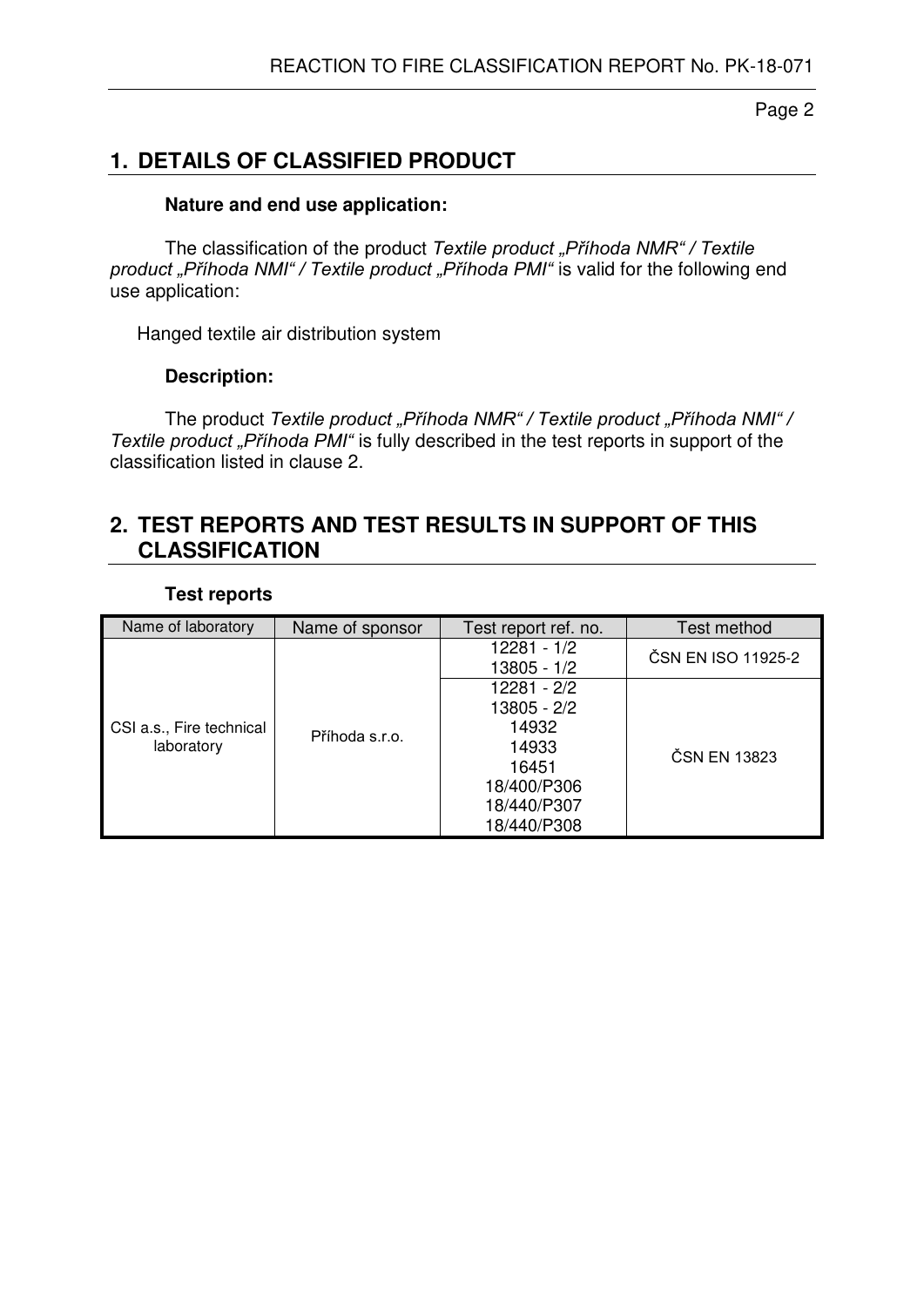### Measured values a test results

|                                                                   |                                                                                                                                                                                                               |                                                                   | <b>Results</b>                                                 |                                                                                        |  |
|-------------------------------------------------------------------|---------------------------------------------------------------------------------------------------------------------------------------------------------------------------------------------------------------|-------------------------------------------------------------------|----------------------------------------------------------------|----------------------------------------------------------------------------------------|--|
| <b>Test method</b>                                                | <b>Parameter</b>                                                                                                                                                                                              | <b>Number</b><br>of test                                          | <b>Continuous</b><br>parameter<br>mean(m)                      | <b>Compliance</b><br>parameters                                                        |  |
| ČSN EN ISO 11925-2<br>exposition = $30 s$<br>surface flame attack | $Fs \le 150$ mm <sup>(1)</sup><br>ignition of filter paper(1)<br>$Fs \le 150$ mm <sup>(2)</sup><br>ignition of filter paper <sup>(2)</sup>                                                                    | 6<br>6<br>6<br>6                                                  | yes<br>no<br>yes<br>no                                         | yes (B to D)<br>no(d0)<br>yes (B to D)<br>no(d0)                                       |  |
| ČSN EN 13823(3)                                                   | $FIGRA0,2$ MJ $(W/s)$<br>$LFS <$ edge<br>$THR_{600 s}$ (MJ)<br>$SMOGRA$ (m <sup>2</sup> /s <sup>2</sup> )                                                                                                     | 3<br>3<br>3<br>3                                                  | $\mathbf 0$<br>yes<br>0,5<br>$\mathbf 0$                       | ≤ 120 $(B)$<br>yes(B)<br>≤ 7,5 (B)<br>$\leq 30$ (s1)                                   |  |
| ČSN EN 13823 <sup>(4)</sup>                                       | $TSP600 s$ (m <sup>2</sup> )<br>flaming droplets / particles<br>$FIGRA_{0.2 MJ}$ (W/s)<br>$LFS <$ edge<br>$THR_{600 s}$ (MJ)<br>SMOGRA (m <sup>2</sup> /s <sup>2</sup> )                                      | 3<br>$\overline{3}$<br>$\overline{3}$<br>3<br>3<br>$\overline{3}$ | 16,7<br>no<br>5,0<br>yes<br>0,6<br>$\mathbf 0$                 | ≤ 50 $(s1)$<br>no(d0)<br>≤ 120 $(B)$<br>yes(B)<br>≤ 7,5 (B)                            |  |
|                                                                   | $TSP600 s$ (m <sup>2</sup> )<br>flaming droplets / particles<br>$FIGRA_{0.2 MJ}$ (W/s)                                                                                                                        | 3<br>$\overline{3}$<br>1                                          | 19,5<br>no<br>$\Omega$                                         | $\leq 30$ (s1)<br>≤ 50 $(s1)$<br>no(d0)<br>≤ 120 $(B)$                                 |  |
| ČSN EN 13823(5)                                                   | $LFS <$ edge<br>$THR_{600 s}$ (MJ)<br>$\overline{SMOGRA}$ (m <sup>2</sup> /s <sup>2</sup> )<br>$TSP600 s$ (m <sup>2</sup> )                                                                                   |                                                                   | yes<br>0,6<br>$\mathbf 0$<br>21,3                              | yes(B)<br>≤ 7,5 (B)<br>$\leq 30$ (s1)<br>≤ 50 $(s1)$                                   |  |
| ČSN EN 13823(6)                                                   | flaming droplets / particles<br>$FIGRA_{0,2MJ}$ (W/s)<br>$LFS <$ edge<br>$THR_{600 s}$ (MJ)<br>SMOGRA (m <sup>2</sup> /s <sup>2</sup> )<br>$TSP600 s$ (m <sup>2</sup> )                                       | 1<br>1                                                            | no<br>$\overline{9,7}$<br>yes<br>0,7<br>$\overline{0}$<br>24,3 | no(d0)<br>≤ 120 $(B)$<br>yes(B)<br>≤ 7,5 (B)<br>$\leq 30$ (s1)<br>≤ 50 $(s1)$          |  |
| ČSN EN 13823(7)                                                   | flaming droplets / particles<br>$\overline{FIGRA_{0.2\,MJ}}$ (W/s)<br>$LFS <$ edge<br>$THR_{600 s}$ (MJ)<br>SMOGRA (m <sup>2</sup> /s <sup>2</sup> )<br>$\mathit{TSP}_\mathit{600\,s}\,(\mathsf{m}^2)$        | 1<br>1<br>1                                                       | no<br>36,5<br>yes<br>1,0<br>0<br>14,9                          | no(d0)<br>$\overline{≤}$ 120 (B)<br>yes(B)<br>≤ 7,5 (B)<br>$\leq 30$ (s1)<br>≤ 50 (s1) |  |
| ČSN EN 13823+A1(8)                                                | flaming droplets / particles<br>$FIGRA_{0.2 MJ}$ (W/s)<br>$LFS <$ edge<br>$THR_{600 s}$ (MJ)<br>SMOGRA (m <sup>2</sup> /s <sup>2</sup> )<br>$TSP600 s$ (m <sup>2</sup> )                                      | 1<br>1                                                            | no<br>$\mathbf 0$<br>yes<br>0,5<br>0<br>11,8                   | no(d0)<br>≤ 120 $(B)$<br>yes(B)<br>≤ 7,5 (B)<br>$\leq 30$ (s1)<br>≤ 50 $(s1)$          |  |
| ČSN EN 13823+A1(9)                                                | flaming droplets / particles<br>$FIGRA_{0.2 MJ}$ (W/s)<br>$LFS <$ edge<br>$THR_{600 \, s}$ (MJ)<br>$SMOGRA$ (m <sup>2</sup> /s <sup>2</sup> )<br>$TSP600 s$ (m <sup>2</sup> )<br>flaming droplets / particles | 1                                                                 | no<br>$\mathbf 0$<br>yes<br>0,5<br>$\Omega$<br>13,5<br>no      | no(d0)<br>≤ 120 $(B)$<br>yes(B)<br>≤ 7,5 (B)<br>≤ 30 $(s1)$<br>≤ 50 $(s1)$<br>no(d0)   |  |
| ČSN EN 13823+A1(10)                                               | $FIGRA_{0,2MJ}$ (W/s)<br>$LFS <$ edge<br>$THR_{600 s}$ (MJ)<br>SMOGRA (m <sup>2</sup> /s <sup>2</sup> )<br>$\mathit{TSP}_{600\,s}\,(\mathsf{m}^2)$                                                            | 1<br>1                                                            | 0<br>yes<br>0,4<br>0<br>17,4                                   | ≤ 120 $(B)$<br>yes(B)<br>≤ 7,5 (B)<br>$\leq 30$ (s1)<br>≤ 50 $(s1)$                    |  |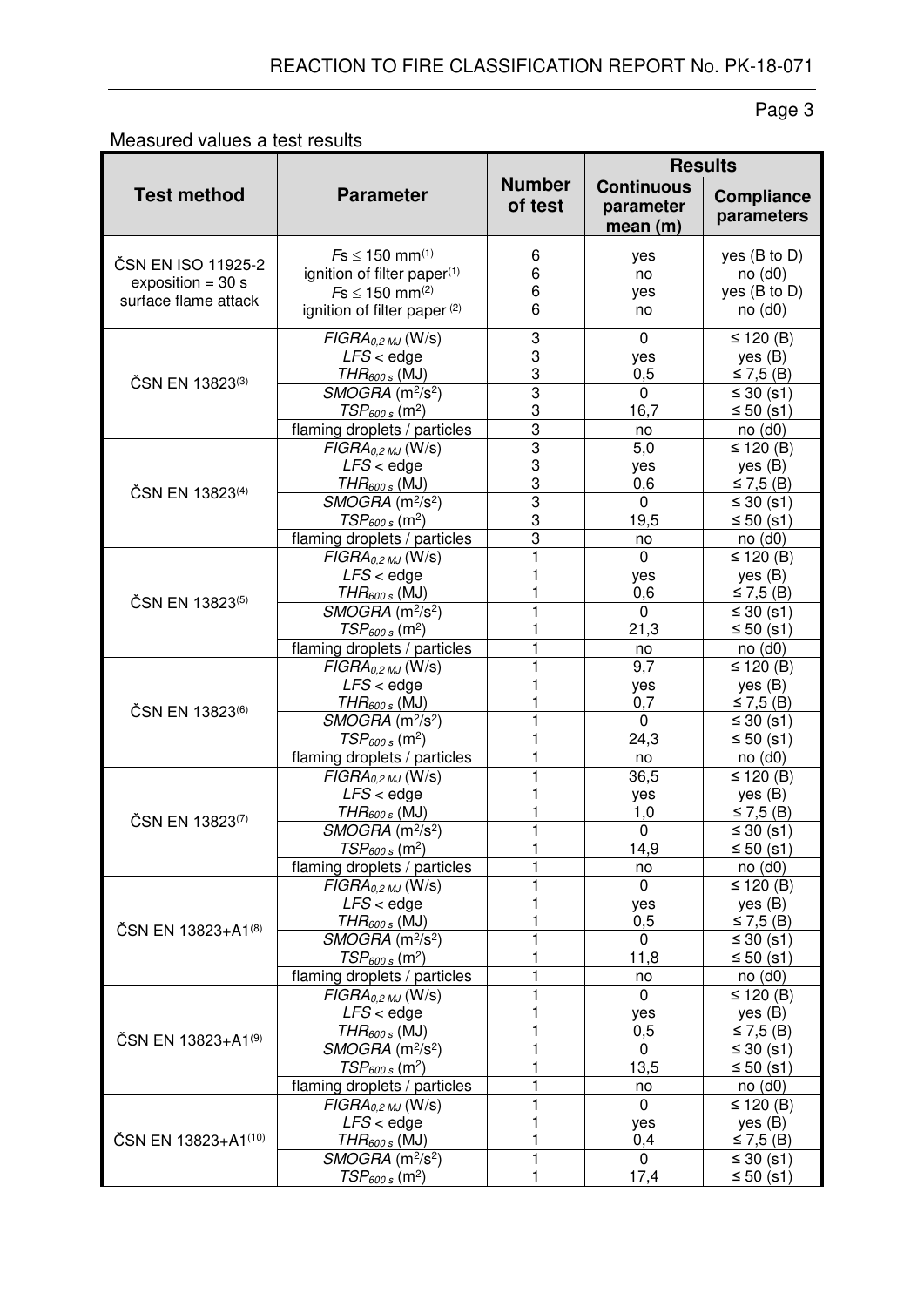| flaming droplets / particles                                                                                                                                                                |                                 |                                                      | no                                                                                                                                                                        | $no$ (d0) |
|---------------------------------------------------------------------------------------------------------------------------------------------------------------------------------------------|---------------------------------|------------------------------------------------------|---------------------------------------------------------------------------------------------------------------------------------------------------------------------------|-----------|
| PMI - Test report No. 12281-1/2<br>$(1)$ :<br>$(2)$ :<br>PMI - Test report No. 12281-2/2<br>$(3)$ :<br>NMI - Test report No. 13805-2/2<br>$(4)$ :<br>PMI - Test report No. 14932<br>$(5)$ : | NMI - Test report No. 13805-1/2 | $(6)$ :<br>$(7)$ :<br>$(8)$ :<br>$(9)$ :<br>$(10)$ : | NMI - Test report No. 14933<br>NMR - Test report No. 16451<br>PMI - Test report No. 18/440/P306<br>NMI - Test report No. 18/440/P307<br>NMR - Test report No. 18/440/P308 |           |

### **3. CLASSIFICATION AND DIRECT FIELD OF APPLICATION**

#### **Reference and direct field of application**

 This classification has been carried out in accordance with the clauses 11.6, 11.9.2 and 11.10.1 of EN 13501-1:2007+A1:2009.

#### **Classification**

 The product *Textile product "Příhoda NMR" / Textile product "Příhoda NMI" / Textile product "Příhoda PMI"*, in relation to its reaction to fire behaviour is classified: **B** 

The additional classification in relation to smoke production is:

**s1** 

The additional classification in relation to flaming droplets/particles is:

#### **d0**

The format of the reaction to fire classification for *Textile product* "*Příhoda NMR"* / *Textile product "Příhoda NMI" / Textile product "Příhoda PMI"* is:

| Fire behaviour |                          | Smoke production |  | Flaming droplets |  |
|----------------|--------------------------|------------------|--|------------------|--|
|                | $\overline{\phantom{a}}$ |                  |  |                  |  |

### **Reaction to fire classification: B-s1, d0**

#### **Field of application**

This classification is valid for the following product parameters:

- "Příhoda NMR"
	- $\bullet$  thickness:  $(0,40 0,43)$  mm
	- weight:  $(340 460)$  g/m<sup>2</sup>
- "Příhoda NMI"
	- $\bullet$  thickness:  $(0,31 0,45)$  mm